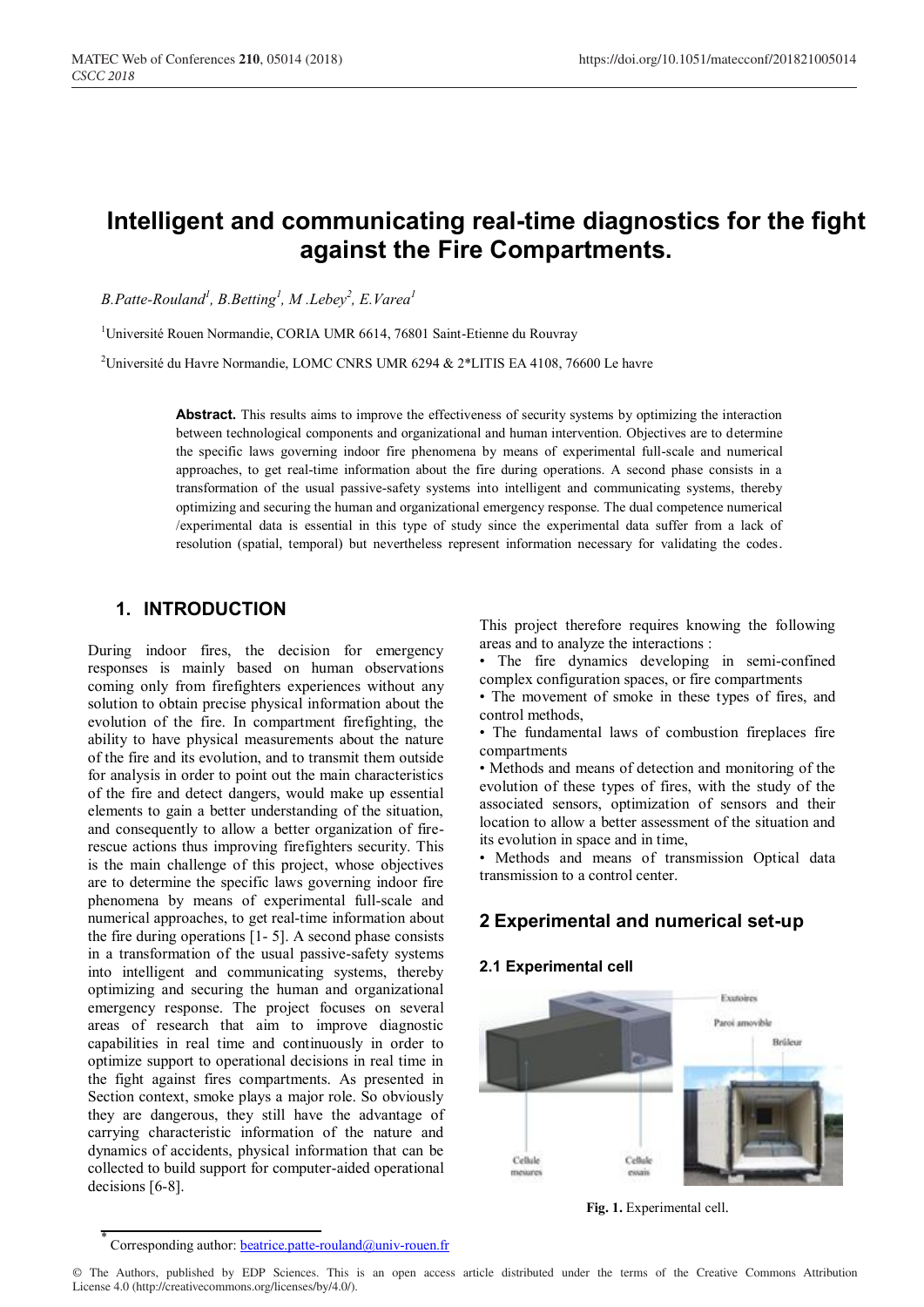The specification of the necessary for the tender to be launched for the acquisition of dedicated cell experimental cell. These specifications take into account all the specificities related to hostile and complex constraints of flows encountered. The experimental test bench is composed of two containers. One is used for the data acquisition and the other one is for the experimental tests. We have chosen maritim containers because they have more or less the same volume we can find in a standard bedroom. The experimental container is thermally isolated. There are two windows allowing the optical acces, a mobil wall, two outlets and the fire place. These tools let study fire under different conditions: Two different volumes and ventilated or under ventilated fire. The analysis performed will consist on: Fire dynamics, Temperature fields, smoke opacity and gases concentration [9][10].



**Fig. 2.** Particle Image Velocimetry (PIV) Measurement Systems

### **2.2 Numerical simulations**

For the numerical simulations, the calculation code Fire Dynamics Simulator (FDS) has been retained. Widely used in fire safety engineering, this code allows obtaining a faithful representation of the fire dynamics

In order to optimize the reliability of this software, meshes of 5cm are used for the simulations presented later. A sketch of the numerical design is shown in Figure 3. For the experimental cell, this represents slightly more than 285,000 nodes. To optimize the computation time, the simulations are carried out using a supercomputer attached to the laboratory, CRIAAN meso calculation center.



**Fig. 3.** Modeling FDS of the cell

The entire set of FDS results is post processed using the Matlab software.

For this study, four main configurations are chosen different scenarios: Large volume, an open outlet; Large volume, two open outlets; Small volume, an open outlet, Small confined volume. For all the current simulations, a power of 500 kW is applied. For the different scenarios, the firepower can be modified. This is the case of Scenario 1 or calculations are carried out up to 1MW. In order to compare the numerical simulations with the first experimental measurements, sensors are placed in the same places, numerically and experimentally.

# **3. RESULTS**

The following section shows the development of the fire at 500 kW considering for Large volume, an open outlet. The fireplace is located to the right of the cell with the outlet open to the left. The conditions at the walls are considered adiabatic. For this simulation, the mesh is also made with cells of 5cm x 5cm. An instantaneous temperature field at time t=50 after the fire starts is shown in Figure 4.



**Fig 4**: Modelling of the temperature at 50 seconds

At 50 seconds, the fire develops normally. There is a layer of stratified hot flue gases in the upper part of the volume concerned. At 300 seconds, Figure 5, the fire behaviour is completely different. A large part of the oxygen of the volume has been consumed. The initial focus is no longer localized at the burner Indeed; it is observed that the flame moves at the outlet position. On the modelling, the flame position is highly fluctuating. This phenomenon represents the alternation of fresh air intake and evacuation of hot smoke.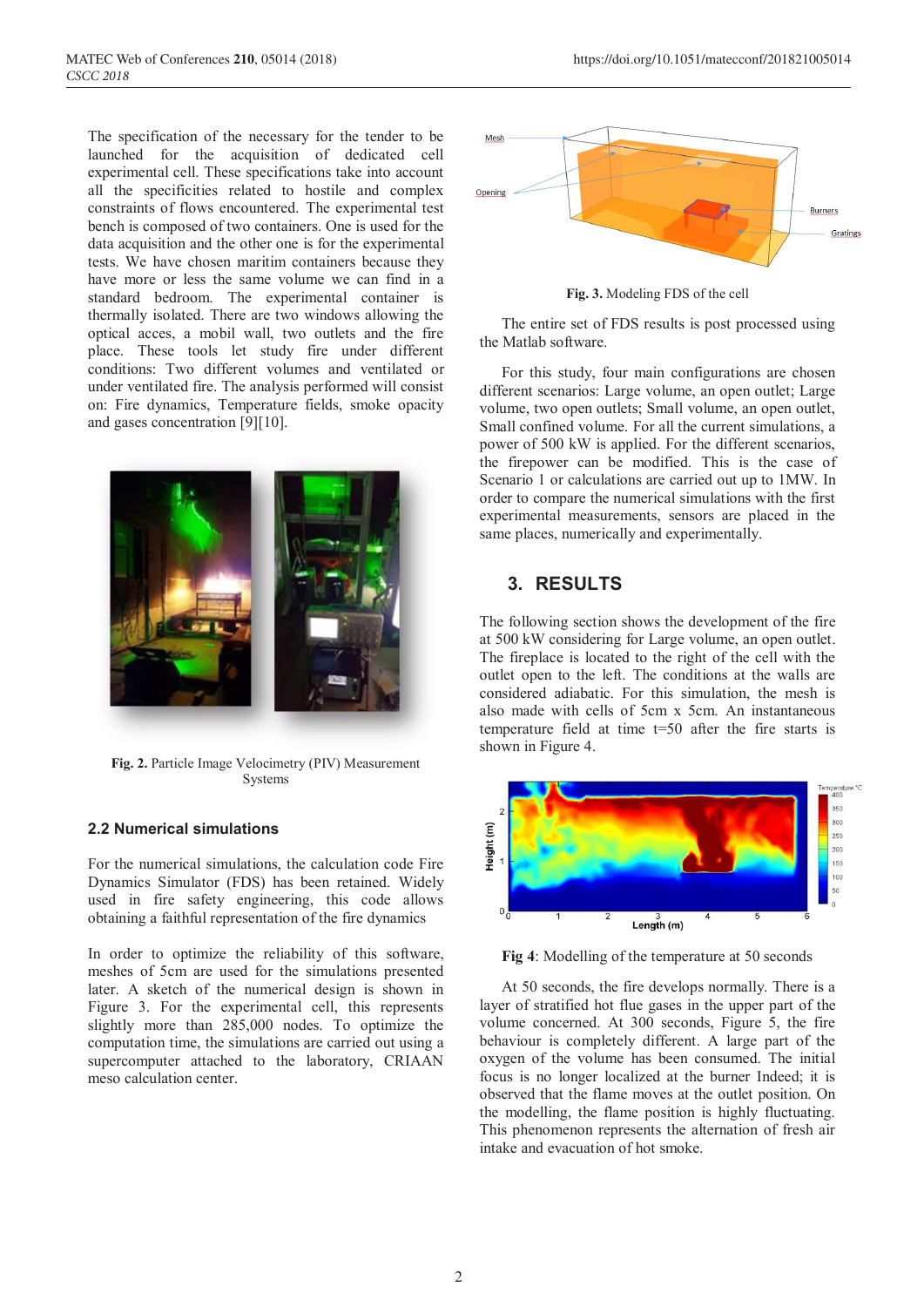

**Fig. 5**: Modelling of the temperature (° C) at 300s

Averaging the temperature field, Figure 6, we can observe that the flame is mainly positioned at the outlet. Where there exists a. In a under ventilated fire situation, this phenomenon is explained by the lack of oxidant (here the oxygen) necessary for the home to develop properly.Indeed, when the fireplace lacks oxygen to burn the whole of the fuel present, the pressure in the enclosure decreases and will allow fresh air to enter. This fresh air inlet will restart the combustion and increase the pressure of the volume again (through the increase of smoke) which will lead to a release of hot fumes.

This phenomenon is repeated until the fuel is exhausted. It is illustrated in Figure 6 where a higher temperature is observed at the outlet as well as an absence of flame on the fireplace. However, these numerical observations remain to be verified with the experimental one. Indeed, the FDS code is limited when modeling under ventilated fires. It tends to overestimate the appearance of ghost flames (flame that comes off the burner to use the oxidizer of the room). Although this phenomenon is scientifically possible, the focus could just as well be extinguished and the flame would disappear.



**Fig. 6**: Modelling of the average temperature (° C)

#### **3.2 Experimental test**

In order to validate the numerical results presented above, an experimental test was carried out, namely, small volume, 500 kW, open outlet. The 36 burners were turned on. The thermocouple taken into account for the results below is placed in the same place as the digital

sensor. Figure 7 shows the fireplace with the 36 burners burning. However, for better modularity, the number of burners can be changed, thus modifying the power fluxdensity.



**Fig 7**: Test cell and Fireplace 500kW and 36 burners

Following this test, the following temperature against time curve is plotted, Figure 8. The experimental curve is represented in red, the adiabatic in pink and the curve in the normal conditions FDS in orange.



**Fig.8:** Curves to 500kW

From the simulations, adiabatic and real configurations are tested. Compared to the numerical values, Figure 8, it can be observed that the three curves are very similar. However, the adiabatic numerical values (pink curve) are slightly higher than the experimental values, whereas the non-adiabatic case is under estimating the temperature. However, good agreement is observed. On the experimental curve, we can observe that the steady state is not reached, in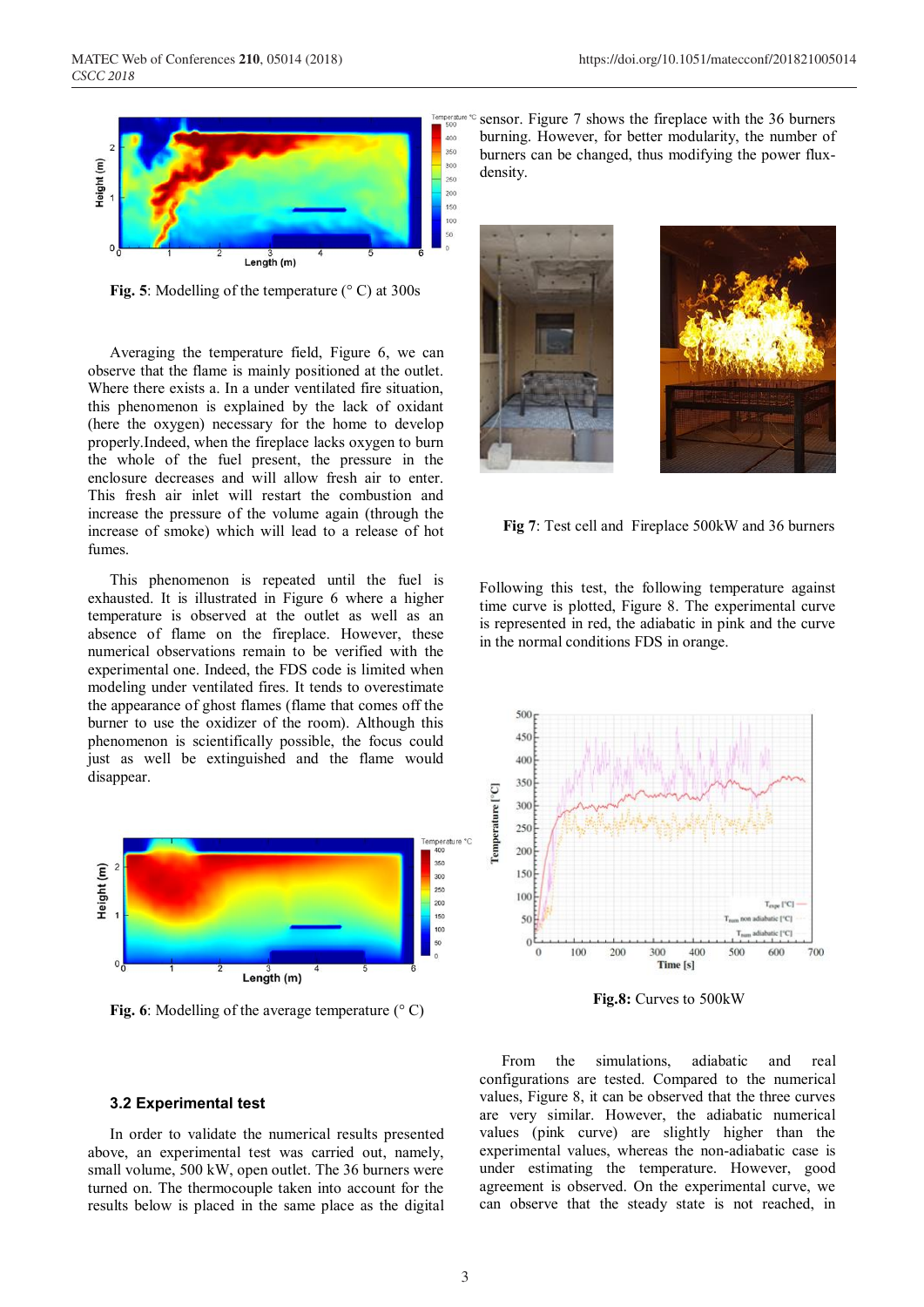contrast to the numerical simulations presented above. On the other hand, the rise in power is underestimated in numerical terms. In order to get closer to the experimental, improvements have to be made on numerical simulations.

#### **3.3 Comparison experimental and numerical**

Figure 9 shows the evolution of the temperature as a function of time. The red curve always represents the experimental value. The blue curve represents the result of the improved numerical simulation. In order to get closer to the measured temperature, three improvements were made.



**Fig. 9**: Experimental and modified curves to 500kW

Firstly, the ramp-up has been reduced. The fuel being propane, the combustion is extremely fast. Secondly, an opening in the lower part was created. It aims to simulate the leakage observed on the cell during the tests. Thirdly, the digital firepower has been adapted. Indeed, for reasons related to the experimental installation, the power of the fireplace cannot remain constant at 500kW. Propane bottles are frozen and the power is changed. After checking, the firepower is closer to 460kW. The numerical simulation presented here was carried out with this value.Following these improvements, there is a very similar increase in power in experimental and with numerical simulation. The gap between the curves and reduces. Moreover, it can be seen that the digital curve does not reach the steady state.



**Fig. 10.** Comparison experimental and numerical for different power 200, 500 et 800kW.

Comparisons of experimental and digital temperature profiles are presented in Figure 10. We note an excellent match for a power of 200kW, a slight offset for a power of 500 kW and a strong offset for a power of 800kW at the first level. transient phase where the temperature gradient is very important